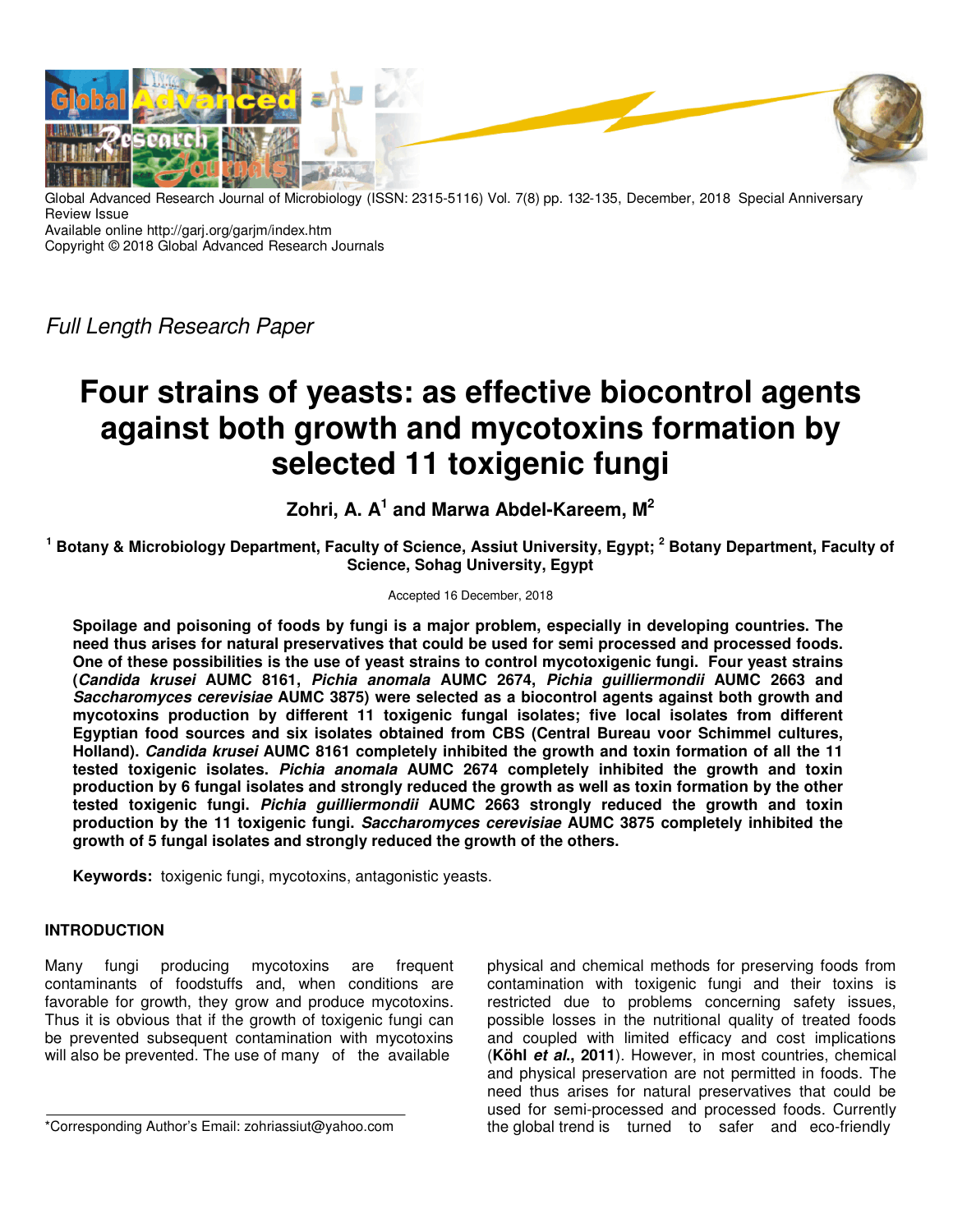alternative approaches (**Mari et al., 2007; Sharma et al., 2009**). It has been reported that antagonistic microorganisms or their antimicrobial metabolites have some potential as natural bio-preservatives to control undesirable fungi.

Natural yeasts have been efficacious as biological control agents (**Fan and Tian, 2000)**. Yeasts possess many properties that make them useful for control purposes. Yeasts generally do not produce allergenic spores or mycotoxins as many mycelial fungi do, or antibiotic metabolites likely to be produced by bacterial antagonists **(Droby and Chalutz, 1994**). Yeasts have simple nutritional requirements and are able to colonize dry surfaces for long periods of time, as well as withstand many pesticides used in the postharvest environment **(El-Tarabily and Sivasithamparam, 2006**). In addition, yeasts **can grow rapidly on inexpensive substrates in fermenters and are therefore easy to produce in large quantities (Druvefors, 2004).** 

Antagonistic yeasts were shown to reduce the growth of filamentous spoilage moulds both in vitro and in vivo (**McGuire, 1994; Petersson and Schnürer, 1995**). The antagonistic yeast Pichia anomala, for example, has been shown to reduce in vitro the fungal biomass of Penicillium roquefortii and Aspergillus candidus **(Petersson and Schürer, 1995)**. Many authors have reported the use of yeasts as biocontrols of phytopathogenic filamentous fungi (**Montesinos et al. 2002; Reyes et al. 2004; Coelho et al. 2007**). Thus, efforts to elucidate antagonistic interactions between yeast and other microorganisms in order to further biological control of phytopathogens are important **(Korres et al., 2011).** So, the present investigation was aimed to evaluate the potential of four yeast strains for bio-control of the fungal growth and toxin production by 11 toxigenic fungi.

### **MATERIALS AND METHODS**

#### **Selection of toxigenic fungi**

A total of 11 toxigenic fungal isolates were selected for studying the bio-control activities of four yeast strains on their growth and toxins formation. The toxigenic selected fungal isolates were 5 isolates from different food sources in Sohag Governorate, Egypt and recorded as highly toxin producers (local isolates) named: Aspergillus flavus 30 (Aflatoxin  $B_1$ ,  $B_2$ ,  $G_1$  and  $G_2$  producer), A. ochraceus 76 (Ochratoxins A, B), Aspergillus nidulans 69 (Sterigmatocystin), Penicillium digitatum 131 (Patulin) and Alternaria alternata 5 (Alternariol). The other six highly toxigenic fungal isolates were purchased from CBS (Centraal Bureau voor Schimmelcultures), Fungal Biodiversity Center of Holland and used as a standard isolates. These isolates were Aspergillus parasiticus CBS 571.65 (Aflatoxin  $B_1$ ,  $B_2$ ,  $G_1$  and  $G_2$ ), A. ochraceus CBS

589.68 (Ochratoxin A), Penicillium griseofulvum CBS 589.68 (Patulin), P. scabrosum CBS 530.97 (Fumagillin), Fusarium equiseti CBS 406.86 (Zearalenone) and Phaeosphaeria nodorum CBS 438.87 (Alternariol).

#### **Selection of yeast strains**

The yeast strains selected as potential bio-control agents were obtained from Assuit University Mycological Center (AUMC), Egypt. These strains: Candida krusei AUMC 8161, Pichia anomala AUMC 2674, Pichia guilliermondii AUMC 2663 and Saccharomyces cerevisiae AUMC 3875.

#### **Testing the effect of yeast strains on growth of toxigenic fungal isolates and their toxins formation**

Potato - dextrose liquid medium was used. Erlenmeyer flasks of 250 ml capacity were used. Each flask contained 50 ml medium. The flasks were sterilized at 121 °C for 20 minutes and inoculated after cooling with the 2 ml of propagated inoculum of one of selected antagonistic yeasts + 2ml of the toxigenic fungal inoculum suspension. At the same time other flasks were inoculated with the toxigenic fungi only served as a control. The cultures were incubated at  $28 \pm 2^{\circ}$ C as static cultivation for 10 days. At the end of incubation period, the visible growth rate of each flask was recorded and compared with the control. Then the content of each flask (medium + toxigenic fungus + antagonistic yeast) were homogenized for five minutes in a high speed blender (16000 rpm) with 100 ml chloroform. The extraction procedure was repeated three times. The combined chloroform extracts were washed with equal volume of distilled water, dried over anhydrous sodium sulphate, filtered then concentrated to near dryness. The antagonistic effect of yeast strains on toxins formation was determined for each toxigenic fungal isolates under study as previously described by **Korres et al. (2011)** with some modification and compared it with the control. Mycotoxin levels were detected using thin layer chromatography (**Scott et al., 1970; Gimeno, 1979; El-kady and Moubasher, 1982**).

#### **RESULTS AND DISCUSSION**

Yeasts are considered one of the most potent biocontrol agents due to their biology and non toxic properties (**Pimenta et al., 2009**). Several studies have reported that the antagonistic activity of yeasts against fungi may be associated with competition for nutrients and space or adhesion of the cells to the fungal mycelium (**Spadaro et al., 2002; Spadaro and Gullino, 2004**). The results in this study were recorded in Tables **(1&2)** and showed that Candida krusei AUMC 8161 completely inhibited the growth and toxin formation of all the 11 tested toxigenic isolates. This is supported by reports of Candida species in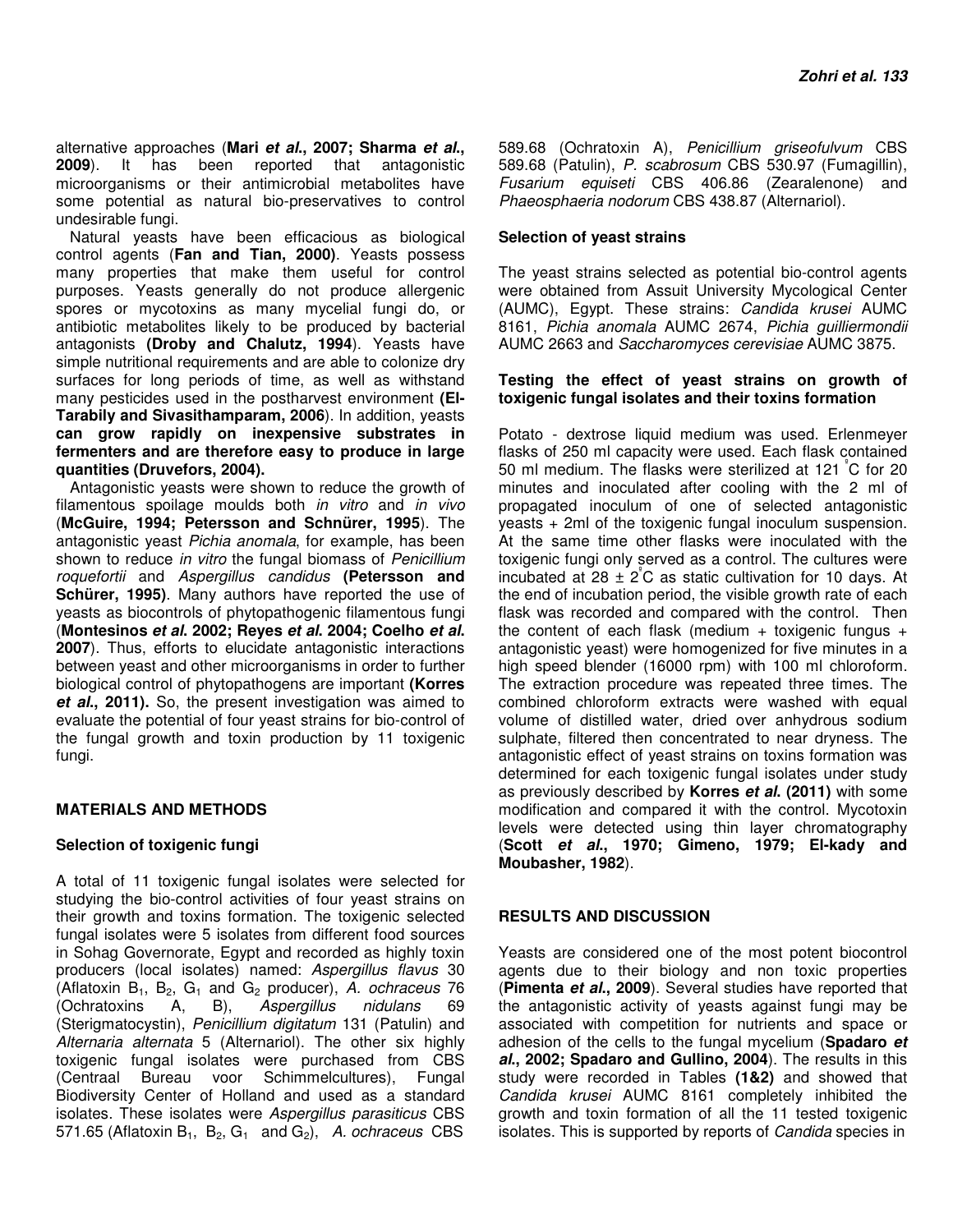**Table (1):** The inhibitory effect (%) of some yeasts strains on growth and toxins formation by the standard toxigenic fungal strains grown on potatodextrose liquid medium, individually, at 28 ºc for 10 days

| <b>Toxigenic</b><br>fungal<br><b>isolates</b><br><b>Yeast isolates</b> | A. parasiticus<br><b>CBS 571.65</b><br>(aflatoxin producer) |                                                                 | A. ochraceus<br><b>CBS 589.68</b><br>(ochratoxin<br>producer) |                                                                 | F.<br><b>CBS</b><br>equeseti<br>406.86<br>(zearalenone<br>producer) |                                                        | Р.<br>griseofulvum<br><b>CBS 315.63</b><br>(patulin producer) |                                                        | <b>CBS</b><br>P.scabrosum<br>530.97<br>(fumigillin producer) |                                                        | Phaeosphaeria<br><b>CBS</b><br>nodorum<br>438.87<br><i>(alternariol</i><br>producer) |                                                        |
|------------------------------------------------------------------------|-------------------------------------------------------------|-----------------------------------------------------------------|---------------------------------------------------------------|-----------------------------------------------------------------|---------------------------------------------------------------------|--------------------------------------------------------|---------------------------------------------------------------|--------------------------------------------------------|--------------------------------------------------------------|--------------------------------------------------------|--------------------------------------------------------------------------------------|--------------------------------------------------------|
|                                                                        | <b>Visual</b><br>arowth                                     | <b>Inhibition</b><br>toxin<br>оf<br>production<br>$\frac{9}{6}$ | <b>Visual</b><br>growth                                       | <b>Inhibition</b><br>toxin<br>of<br>production<br>$\frac{9}{6}$ | <b>Visual</b><br>growth                                             | <b>Inhibition</b><br>of<br>toxin<br>production<br>$\%$ | <b>Visual</b><br>growth                                       | <b>Inhibition</b><br>toxin<br>of<br>production<br>$\%$ | <b>Visual</b><br>growth                                      | <b>Inhibition</b><br>toxin<br>оf<br>production<br>$\%$ | <b>Visual</b><br>growth                                                              | <b>Inhibition</b><br>toxin<br>οf<br>production<br>$\%$ |
| control                                                                | $+5$                                                        | 0                                                               | $+4$                                                          | 0                                                               | $+5$                                                                | 0                                                      | $+5$                                                          | 0                                                      | $+3$                                                         | 0                                                      | $+4$                                                                                 | 0                                                      |
| Candida krusei<br><b>AUMC 8161</b>                                     | $\Omega$                                                    | 100                                                             | $\Omega$                                                      | 100                                                             | $\Omega$                                                            | 100                                                    | $\mathbf{0}$                                                  | 100                                                    | $\mathbf{0}$                                                 | 100                                                    | 0                                                                                    | 100                                                    |
| Pichia anomala<br><b>AUMC 2674</b>                                     | $\Omega$                                                    | 100                                                             | $+1$                                                          | 100                                                             | $\mathbf{0}$                                                        | 100                                                    | $+5$                                                          | $\Omega$                                               | $\Omega$                                                     | 100                                                    | $\mathbf 0$                                                                          | 100                                                    |
| Pichia<br>quilliermondii<br><b>AUMC 2663</b>                           | $+2$                                                        | 80                                                              | $+1$                                                          | 80                                                              | $+1$                                                                | 100                                                    | $+1$                                                          | 60                                                     | $+1$                                                         | 100                                                    | $\mathbf 0$                                                                          | 100                                                    |
| Saccharomyces<br>cerevisiae<br><b>AUMC 3875</b>                        | $+2$                                                        | 90                                                              | $\mathbf 0$                                                   | 100                                                             | $\mathbf 0$                                                         | 100                                                    | $+2$                                                          | 80                                                     | $+2$                                                         | 80                                                     | 0                                                                                    | 100                                                    |

**Table (2):** The inhibitory effect (%) of some yeasts strains on growth and toxins formation of some local toxigenic fungal strains grown on potato- dextrose liquid medium, individually, at 28 ºC for 10 days.

| <b>Toxigenic fungal</b><br>strains<br><b>Yeast strains</b> | Alternaria              | alternata<br>5<br>(alternariol<br>producer)                     | A. flavus 30<br>(aflatoxin producer) |                                                     |                         | A. nidulans 69<br>(sterigmatocystin<br>producer)                |                         | A. ochraceus 76<br>(ochratoxin<br>producer)         | P. digitatum 131<br>(patulin producer) |                                                        |
|------------------------------------------------------------|-------------------------|-----------------------------------------------------------------|--------------------------------------|-----------------------------------------------------|-------------------------|-----------------------------------------------------------------|-------------------------|-----------------------------------------------------|----------------------------------------|--------------------------------------------------------|
|                                                            | <b>Visual</b><br>growth | <b>Inhibition</b><br>toxin<br>οf<br>production<br>$\frac{9}{6}$ | <b>Visual</b><br>growth              | <b>Inhibition</b><br>toxin<br>оf<br>production<br>% | <b>Visual</b><br>growth | <b>Inhibition</b><br>оf<br>toxin<br>production<br>$\frac{9}{6}$ | <b>Visual</b><br>growth | <b>Inhibition</b><br>оf<br>toxin<br>production<br>% | <b>Visual</b><br>growth                | <b>Inhibition</b><br>toxin<br>оf<br>production<br>$\%$ |
| control                                                    | $+5$                    | 0                                                               | $+5$                                 | 0                                                   | $+5$                    | 0                                                               | $+4$                    | 0                                                   | $+5$                                   | 0                                                      |
| Candida<br>krusei<br><b>AUMC 8161</b>                      | $\Omega$                | 100                                                             | 0                                    | 100                                                 | 0                       | 100                                                             | 0                       | 100                                                 | 0                                      | 100                                                    |
| Pichia<br>anomala<br><b>AUMC 2674</b>                      | $\mathbf{0}$            | 100                                                             | $+1$                                 | 100                                                 | 0                       | 100                                                             | $+2$                    | 90                                                  | $+1$                                   | 100                                                    |
| Pichia<br>guilliermondii<br><b>AUMC 2663</b>               | $+1$                    | 100                                                             | $+3$                                 | 80                                                  | $+2$                    | 90                                                              | $+2$                    | 80                                                  | $+2$                                   | 60                                                     |
| Saccharomyces<br>cerevisiae AUMC<br>3875                   | $\mathbf 0$             | 100                                                             | 0                                    | 100                                                 | $+5$                    | 90                                                              | $+4$                    | 40                                                  | $+1$                                   | 100                                                    |

the literature such as the inhibition of Aspergillus flavus By C. krusei (**Hua et al., 1999**) and inhibition of Fusarium oxysporum by Candida steatolytica (**El-Mehalawy, 2004**). **Korres et al. (2011)** reported the inhibition of two pathogenic Fusarium isolates by C. krusei and K. apis.

Pichia anomala AUMC 2674 completely inhibited the growth and toxin production by A. parasiticus CBS 571.65, Penicillium scabrosum CBS 530.97, Fusarium equiseti CBS 406.86, Phaeosphaeria nodorum CBS 438.87, Alternaria alternata 5 and A. nidulans 69 and strongly reduced the growth as well as toxin formation by the other tested toxigenic fungi. **Petersson and Schnürer (1995)** reported the ability of P. anomala to restrict fungal growth

and their sporulation on agar plates. **Masoud et al. (2005)** found that P. anomala and Pichia kluyveri inhibited the production of ochratoxin by A. ochraceus on malt extract agar medium and on coffee agar medium.

Pichia guilliermondii AUMC 2663 completely inhibited the growth of Phaeosphaeria nodorum CBS 438.87 and strongly reduced the growth of the other 10 toxigenic fungi and highly reduced their toxins formation. Several strains of P. guilliermondii have been shown to have biocontrol efficacy against infection by various fungi on citrus fruit, grapefruit, apples, pears, table grapes and strawberries (**Droby et al., 1997; Arras et al., 1999**).